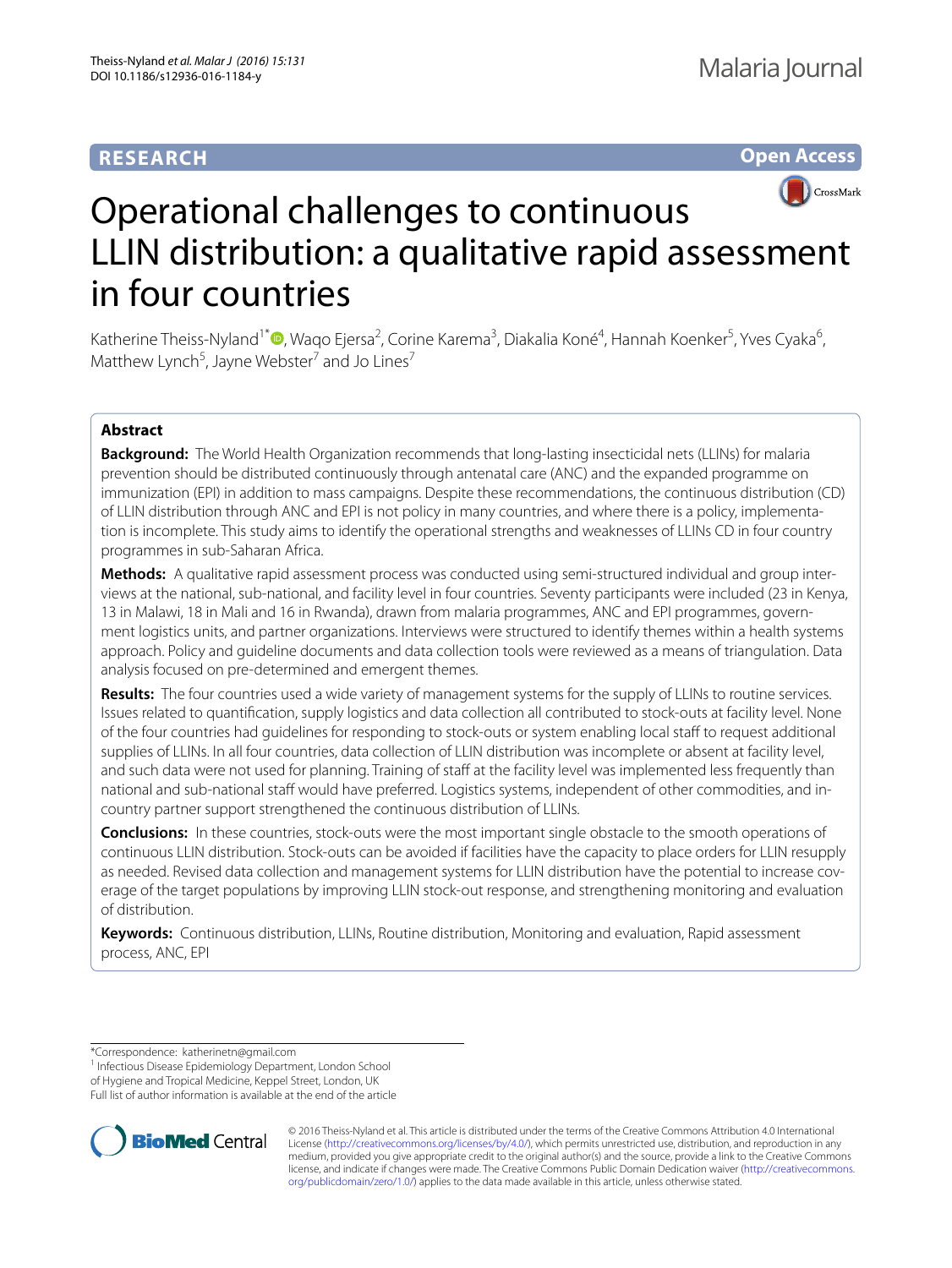## **Background**

Long-lasting insecticidal nets (LLINs) are widely promoted for malaria prevention, and are distributed free of charge in 88 countries [\[1\]](#page-9-0). LLINs have been distributed primarily via large mass campaigns, following the success of the first national LLIN distribution campaign in Togo in 2004 [\[2](#page-9-1)], and thanks to funding from the Global Fund [[3\]](#page-9-2). In 2007, the World Health Organization (WHO) began recommending both universal coverage campaigns and the continuous distribution of LLINs: providing LLINs to pregnant woman and infants through routine ANC and EPI services [[4\]](#page-9-3). More explicit recommendations were later released, which further stressed the need for continuous distribution, and noted that, while campaigns were the most efficient method for rapidly scaling up LLIN ownership, a method which ensured a consistent stream of new nets entered communities, to maintain coverage between mass campaigns, was necessary [[5–](#page-9-4)[7\]](#page-9-5). "Giving higher priority to routine services, such as ante-natal clinics (ANC) and the expanded programme on immunization (EPI) as a means of LLIN distribution to sustain Universal Coverage" was encouraged [\[6](#page-9-6)]. The WHO recommendation further states that, "Continuous distribution channels should be functional before, during, and after the mass distribution campaigns to avoid any gap in universal access to LLINs [\[5](#page-9-4)]."

In practice, there has been limited implementations of LLIN continuous distribution through ANC, and even less through EPI. Globally, 49 countries distribute LLINs through ANC, and 29 do so through EPI [\[1](#page-9-0)]. For those countries with continuous distribution, the 2013 World Malaria Report stated that in a three year period nets were only available for 55 % of women attending ANC, and 34 % of children attending EPI [\[1\]](#page-9-0).

Compared to LLIN campaigns, there has been less research on continuous LLIN distribution through ANC and EPI, and this research has tended to focus on the expected coverage which could be achieved, the feasibility of implementation, or the cost per net delivered [[8–](#page-9-7)[15\]](#page-9-8). Few studies have looked at the performance of these delivery systems at reaching their target groups, and the factors that influence the coverage that is actually achieved [\[16,](#page-9-9) [17](#page-9-10)].

The aim of this study was to examine the operational systems used to distribute LLINs through ANC and EPI in four African countries, as seen by the professional staff who manage and support the process, and to identify the strengths and weaknesses of these systems and the main operational barriers to better performance.

#### **Methods**

A qualitative Rapid Assessment Process (RAP) was conducted in Kenya, Malawi, Mali, and Rwanda between March and May of 2014. The RAP method uses iterative semi-structured interviews and triangulation to provide qualitative evidence for policy makers and programme planners in a limited time-frame [[18\]](#page-9-11). The countries for this study were selected from 20 President's Malaria Initiative (PMI)-supported countries to include countries from both anglophone and francophone Africa, with a range of malaria transmission settings, a variety of continuous LLIN distribution experiences and policies, and a range of levels of coverage of LLIN, ANC and EPI services.

Two to four health facilities were selected in each country by the national malaria programme using purposive sampling, with input from local partner organizations. Purposive sampling was used to generate a "typical case sample" whereby the facilities in each country would represent the normal or average service delivery, and could be compared across countries in the study [[19](#page-9-12)]. Facilities were eligible for selection by the national malaria programme if they were non-urban, away from major roads, accessible from the capital within one day via car, in a malaria-endemic area, seen to be "average performing" in terms of malaria/LLIN delivery and general services, and the lowest level of health service delivery providing community health, maternity and EPI services (Kenya: Health Centres—level 3; Malawi: Health Centre; Mali: CSCOM; and Rwanda: Health Centre). In Kenya, four facilities were selected in Western and Nyanza provinces. In Mali, two facilities were selected in Koulikoro Region. In Malawi, one facility was selected in each of the three regions. Two Malawian facilities were government clinics, and one was supported by the Christian Health Association of Malawi (CHAM). One government facility originally selected was replaced due to reported heavy work-load of facility staff—the time available was not enough to wait until the end of clinic hours, and interrupting health services was not considered appropriate. In Rwanda, three facilities from the North and South were included in the study. In Rwanda, one of two originally selected facilities was unreachable due to heavy rains and flooding. As an alternative, two facility heads from two other facilities, who were at a nearby regional meeting, were opportunistically interviewed together.

At the national, sub-national, and facility levels, interviewees were purposively selected according to their role in the management or implementation of continuous LLIN distribution, ANC services, and/or EPI services. In total 38 interviews were conducted with 70 participants (Table [1](#page-2-0)). Semi-structured interviews were conducted with individuals or in small groups, depending on the availability and preference of interviewees. Interviews focused on the continuous distribution of LLINs through routine health services. In order to ensure that key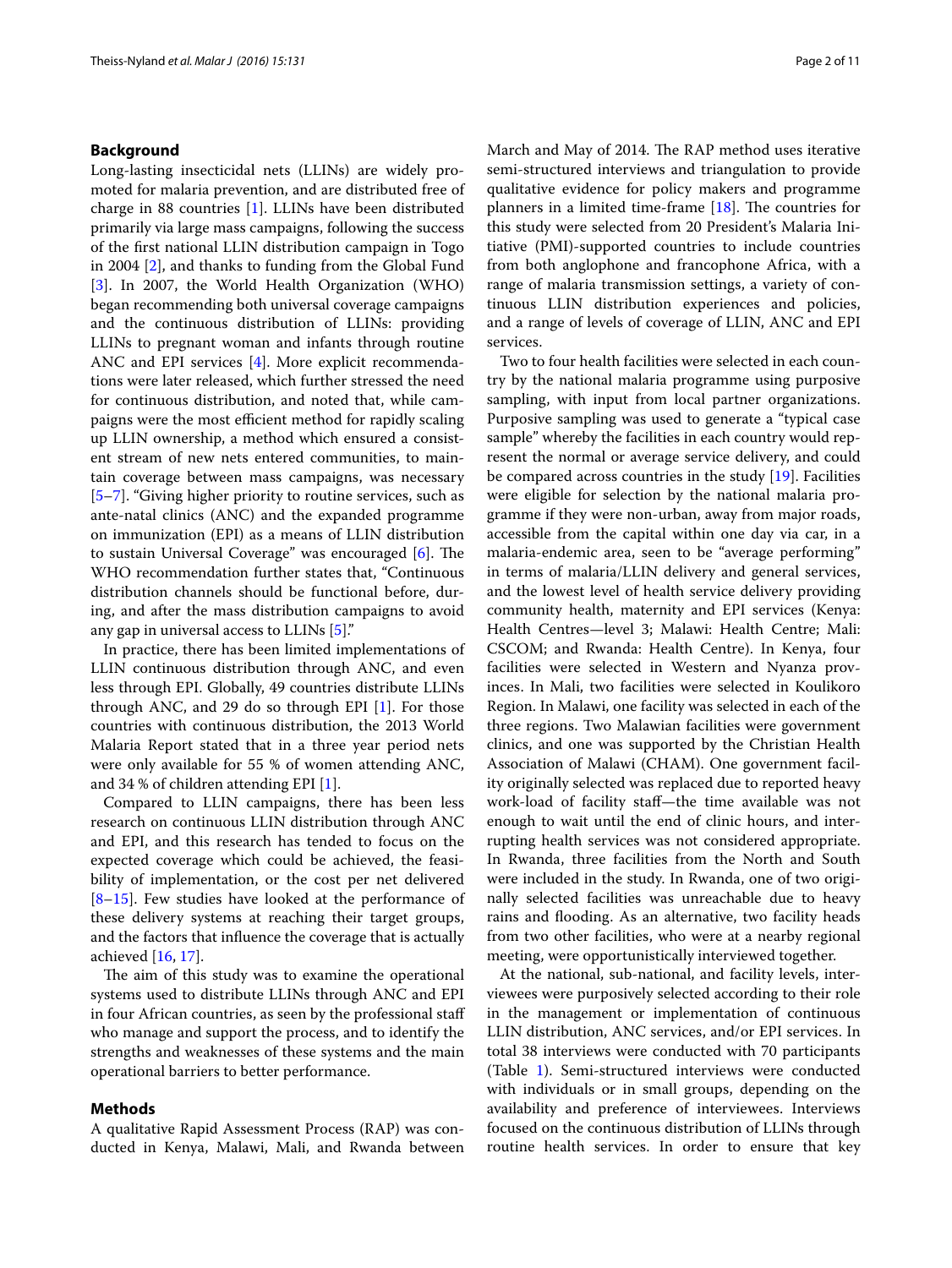<span id="page-2-0"></span>**Table 1 Interviews (participants) included by category, by country**

|                                           | Mali  | Malawi | Kenya  | Rwanda            | Total   |
|-------------------------------------------|-------|--------|--------|-------------------|---------|
| Facility                                  | 2(9)  | 3(3)   | 4(6)   | 2(5)              | 11 (23) |
| Sub-national health office                | 1(4)  | 1(2)   | 1(7)   | 2(3)              | 5(16)   |
| National malaria control<br>unit          | 2(2)  | 1(2)   | 1(6)   | 2(2)              | 6(12)   |
| National reproductive<br>health/MCH Unit  | 1(1)  | 1(1)   | 1(1)   | $0.5^{\circ}$ (1) | 3.5(4)  |
| National FPI Unit                         |       | 1(1)   | 1(1)   | $0.5*(1)$         | 2.5(3)  |
| Logistics (national level)                |       | 1(1)   |        | 3(3)              | 4(4)    |
| Partner organizations<br>(national level) | 1(2)  | 3(3)   | 1(2)   | 1(1)              | 6(8)    |
| Total                                     | 7(18) | 11(13) | 9 (23) | 11 (16)           | 38 (70) |

<sup>a</sup> One interview covering both reproductive health and EPI in Rwanda

health systems issues were covered, the interview guide was structured around the WHO "6 building blocks to health system strengthening": Service delivery; health workforce; information; medical products, vaccines, and technology; financing; and leadership and governance [[20\]](#page-9-13). The interview guides also included questions on ANC and EPI product logistics, and on the most recent mass LLIN distribution campaign and vaccination campaigns. Respondents were not asked to directly compare the logistics of different products. Probing questions and questions-of-clarification were used iteratively to explore key themes that arose, or when more information was required (see national and facility level interview guides in Additional files [1](#page-9-14) and [2\)](#page-9-15). In addition to the interviews, policy and guideline documents were reviewed at the national level, and data collection tools and reporting forms at health facilities.

Interviews were conducted by two of the authors (KTN and YC), using English in Malawi and Kenya, French in Mali, and a combination of French and English in Rwanda. Before each interview began, the aims of the project were explained, information sheets were provided to each participant and written consent was obtained. Each interview was led by one team member, with the other team member taking notes and probing where further information was needed. All interviews were recorded, translated if in French, transcribed and entered into Nvivo10 for data management and analysis. The data were analysed by KT, starting with the previously-identified themes. The analysis was then further developed to explore additional emergent themes that were considered important for understanding the operational barriers to LLIN continuous distribution.

The protocol was reviewed and approved by the London School of Hygiene and Tropical Medicine (LSHTM) and the Johns Hopkins Bloomberg School of Public Health ethics review boards. In each country the national

malaria control programme provided the research team with a letter of approval, and supported the study as part of a routine programme evaluation.

#### **Results**

Based on the perceptions of the respondents, five thematic areas emerged as central in terms of operational barriers to continuous LLIN distribution in all four countries: (1) Quantification; (2) Logistics systems; (3) Stock-outs; (4) Training; and (5) Data management. These replaced the a priori themes of policies and management; logistics; programme implementation and human resources; and data collection, management and use. Logistics and data management are both a priori and emergent themes, while stock-outs, training and quantification emerged as more narrowly focused topic areas of importance. These five thematic areas captured the weaknesses and challenges identified by respondents in all four countries. A summary of the findings across countries, by these five thematic areas, is presented in Table [2.](#page-3-0) Figure [1](#page-3-1) describes the operational barriers, following the LLIN distribution path, as a cascade leading to stock-outs at the facility level.

## **Quantification**

In each country, the malaria control unit used population statistics (estimations of expected pregnancies and births) and facility consumption data (LLINs distributed to/ from each facility) to produce a "quantification"—a plan for the quantity of LLINs needed in the next year. The quantification process in all four countries was managed at the national level with support from partner organizations, some input from sub-national level staff, but no direct input from facility staff. The national malaria programme managers in Kenya and Mali reported using primarily population statistics to estimate the LLINs needed, due to concerns about consumption data quality and completeness.

*"A population grows, so we cannot use consumption data to go and say that this is now what is expected." (National Malaria Programme, Kenya)*

*"You find that it is difficult to have accurate data about the consumption at the operational levels to be able to make proper quantification at national level. So often we have to estimate… For example, we consider the percentage of pregnant women in the population and based on that we estimate the number of nets." (National Malaria Programme, Mali)*

In Malawi and Rwanda, LLIN quantifications also used population estimates as the primary data source, but these estimates were adjusted using consumption data reported from facilities.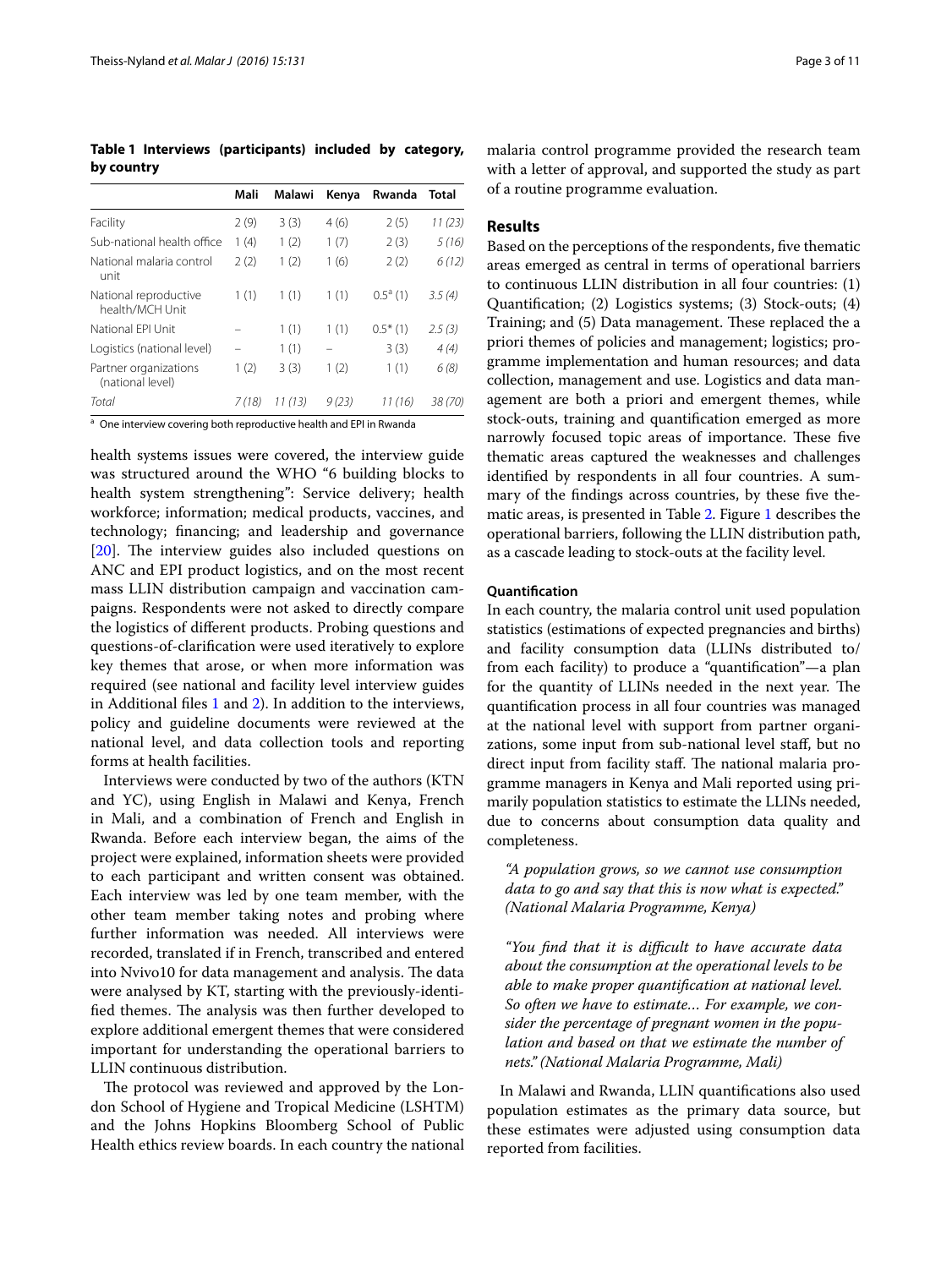#### <span id="page-3-0"></span>**Table 2 Summary of Findings, by thematic area**

| <b>Thematic area</b>       | Specific area           | <b>Key findings</b>                                                                                                                                                                                                                                                                                     |
|----------------------------|-------------------------|---------------------------------------------------------------------------------------------------------------------------------------------------------------------------------------------------------------------------------------------------------------------------------------------------------|
| Quantification             |                         | -All programmes conduct annual quantification exercises to produce supply needs<br>-Both population estimates as well as facility consumption data are used to produce LLIN quantifica-<br>tions<br>-Poor data quality at the facility level results in national-level estimations that may have errors |
| Logistics systems          | Distribution management | -LLIN distribution managed separately from other commodities<br>-Ideal scenario is integrated distribution; practical solution is separate<br>-Bulk of nets was not identified as a major challenge for distribution<br>-Heavily led by partner organizations                                           |
|                            | Supply and restock      | -Each country had a different frequency of restock<br>-Commodities with dedicated funding and distribution most reliable supply chain (e.g. HIV, EPI, LLIN)<br>-Order placed primarily top-down "push" not bottom-up                                                                                    |
| Stock-outs                 | Occurrence              | -All countries had reported stock-outs by facilities                                                                                                                                                                                                                                                    |
|                            | Remedy                  | -Make-shift stock-out corrections<br>-No clear stock-out guidelines in any country                                                                                                                                                                                                                      |
| Training                   |                         | -Lack of funding available<br>-Focused on new staff                                                                                                                                                                                                                                                     |
| Data management Collection |                         | -Overwhelming amount of registers and report forms for health workers to fill out at the facility level<br>-Missing data were common in registers that were reviewed<br>-Special LLIN distribution register produced by partner organizations                                                           |
|                            | Use                     | -Facilities rarely used data for progress tracking<br>-National and sub-national programme staff used facility reported data<br>-National malaria programme conducted surveys in addition to routine data to track programme<br>impact                                                                  |



<span id="page-3-1"></span>*"Every quantification is based on all the methods so regardless you have 100 % or 0 % reporting you look at your population, you need to locate your consumption if you have any numbers. So any* 

*quantification cannot be based on one method only, you have to work with all the methodologies, provided you have the data" (Partner organization, Malawi)*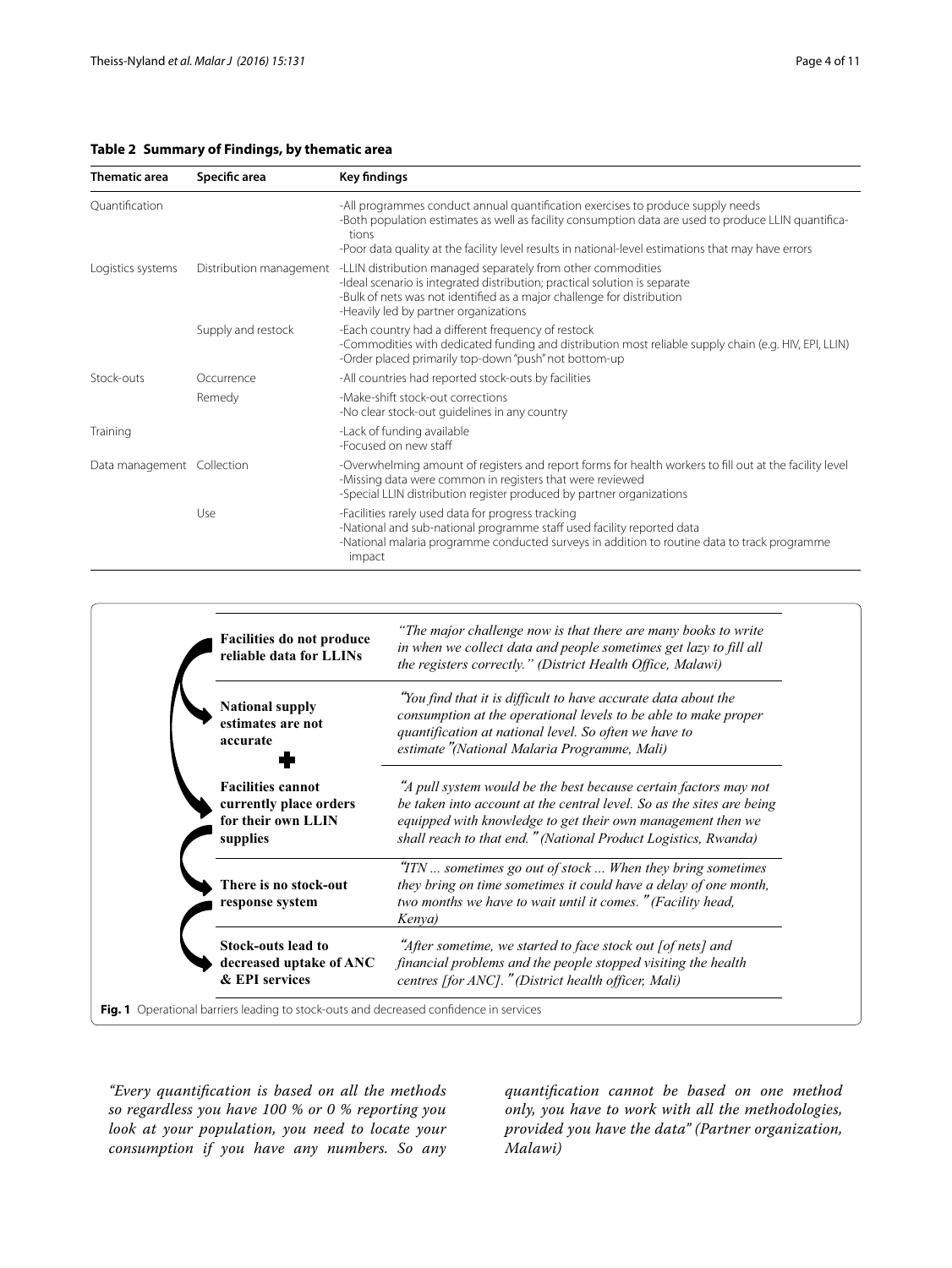#### **Logistics systems**

In all four countries, at the national level, the logistics system (the organization, management, and implementation of storage, transport and distribution) for routine LLINs was managed separately from that of other health service commodities with support from partner organizations. Health systems with dedicated funding and/or independent distribution, such as HIV services, LLINs, and vaccines, were identified by facility staff in the four countries as having the most reliable supply chains. Conversely, at the national and sub-national levels, and within partner organizations, staff felt that ideally LLIN would be managed and distributed by the government, as part of an integrated supply system for health commodities. However, given the resources and capacity currently available, and the experience and expertise brought by partner organizations, both national level government and partner officials stated that at the current time separate systems were more functional.

*"At the moment we… are running a parallel supply chain. In other words we have got a parallel system where we do storage and distribution. In an ideal situation all storage and distribution will go through the national system but in the country there are several similar supply chains" (Partner Organization, Malawi)*

Storage space for LLINs at the national level, directly after shipments were received from suppliers, was presented as a problem when international shipments came in large amounts.

*"Sometimes the nets come at once and we find ourselves running up and down to find warehouses to stock them… Keeping nets for a long period does not happen often but in the past we have experienced situation where the number of nets was higher than what our storage capacity could accommodate." (National Health Product Logistics, Rwanda)*

The frequency of resupply of LLINs to local facilities varied between countries. There was one supply of LLINs per year in Rwanda, two per year in Mali, and four per year in Kenya. In Malawi, facilities were resupplied monthly. The resupply system was different in each country, illustrated in Fig. [2](#page-5-0). With the exception of Mali, the LLIN supply chain largely skipped over the sub-national level, providing LLINs to facilities directly from the national level. The supply chain in Mali and Kenya included stock requests from lower levels, while Malawi and Rwanda provided LLINs to facilities based on national supply plans. In each country, however, the sub-national level was informed of the LLIN shipments being provided to facilities. No one system created a

more consistent supply of LLINs at the facility level than any other.

In Rwanda and Malawi, health facility staff expressed concerns about the management of stock and of storage space for LLINs once LLIN stock reach the facility. In Kenya and Malawi, LLINs were usually stored in the same consulting room where ANC services were provided. In larger district facilities in Malawi, the main stock of LLINs was kept in the pharmacy stores, and smaller quantities were kept in service delivery rooms. In Rwanda and Mali, LLINs were kept in a storage space that was either dedicated to LLINs alone, or shared with a variety of other commodities—in Mali these facilities were kept locked due to LLIN security concerns. In facilities in all four countries, the storage location of LLINs seemed to be dictated by the available space, layout of the facility, and convenience for health workers. Although storage space was frequently cited as an inconvenience, it was never mentioned as a cause of service failure.

In all four countries, facilities were not able to place orders for LLIN supplies, and would, instead, wait for shipments from the national level.

*"We are able to know that in this year we are going to distribute so many nets in these health facilities. So from this, we are able to form itineraries that will be able to fit, and we are able to achieve the objective of distributing the nets… We have our work plans, based on the national Malaria guideline. Like, if these nets are required to be given to a certain facility, we are able to work within that and be able to deliver the nets within the stipulated time." (Partner Organization, Kenya)*

In all four countries respondents at all levels expressed an interest in developing and/or strengthening a system whereby facilities can place orders for more LLINs, based on stock levels and need.

*"A pull system would be the best because certain factors may not be taken into account at the central level. So as the sites are being equipped with knowledge to get their own management then we shall reach to that end." (National Health Product Logistics, Rwanda)*

In Kenya, the LLIN system was slowly transitioning to one in which lower levels submit orders based on need. This system had been rolled out and implemented down to the sub-county (sub-national level) at the time of the evaluation, and there were plans to extend it to facility level. In Malawi and Mali, the staff at the national level was less confident about facilities' ability to order supplies for restock consistently and accurately.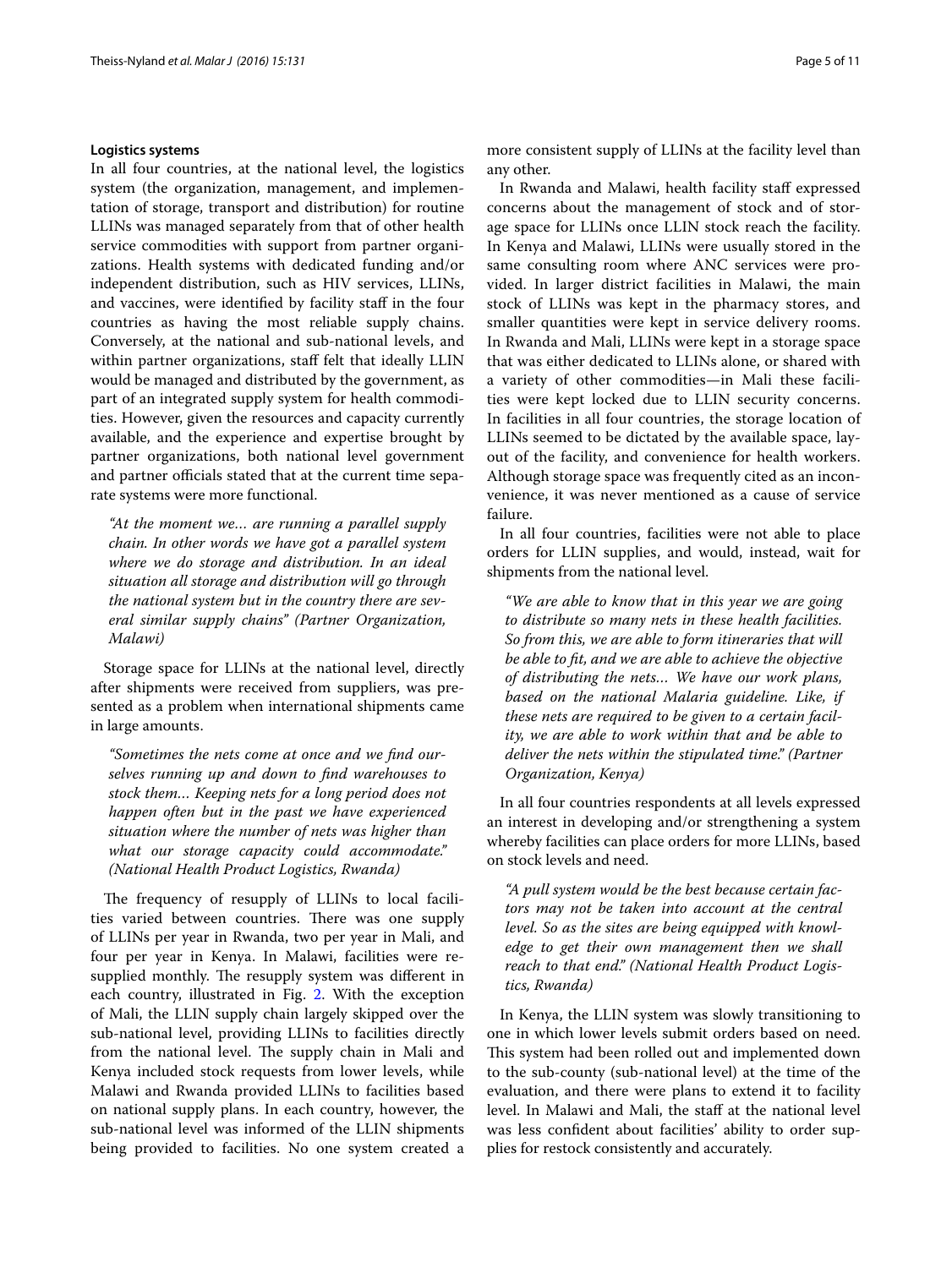

<span id="page-5-0"></span>*"Since [facilities] are not able to quantify properly the need for the nets, we rely on statistics and hypothesis based on the population."(National Malaria Programme, Mali)*

# **Stock‑outs**

In all four countries, staff at facilities described experiencing stock-outs with no formal system to rectify this. As a result, staff at facilities reported using informal methods with mixed outcomes. In Rwanda, LLIN stock-cards were used to track stock levels, which were reported to the district. At the district, the stock levels were entered in the electronic information system. When stock-outs occurred they were reported through this same system, and could be seen at the national level. In Malawi, facilities reported waiting for more supplies of LLINs during stock-outs, rather than actively seeking re-stock from national level, although in some cases, there was an informal stock-sharing system with facilities nearby when there were stock-outs. In Kenya, facilities reported having stock-outs generally lasting no more than 1 week before re-supply, with a maximum wait-time of 3 months. In Kenya, facilities would call the partner organization contact and/or sub-national malaria focal person directly to report stock-outs.

*"[ITN supply] has been quite irregular… When they come they have to be supplying a whole area, so sometimes it could take three months, four months; we can go even three months on end without supplies. So that one is completely out of our control." (Health Facility, Kenya)*

*"Sometimes we face stock outs and we are not able to give nets for example now we do not have any so people go home without nets." (Health Facility, Malawi)*

*"After sometime, we started to face stock out [of nets] and financial problems and the people stopped visiting the health centres [for ANC]…That is, to me, the only reason that negatively impacts the implementation of these policies." (District Health Office, Mali)*

## **Training**

Staff at health facilities reported receiving training for continuous LLIN distribution less frequently than for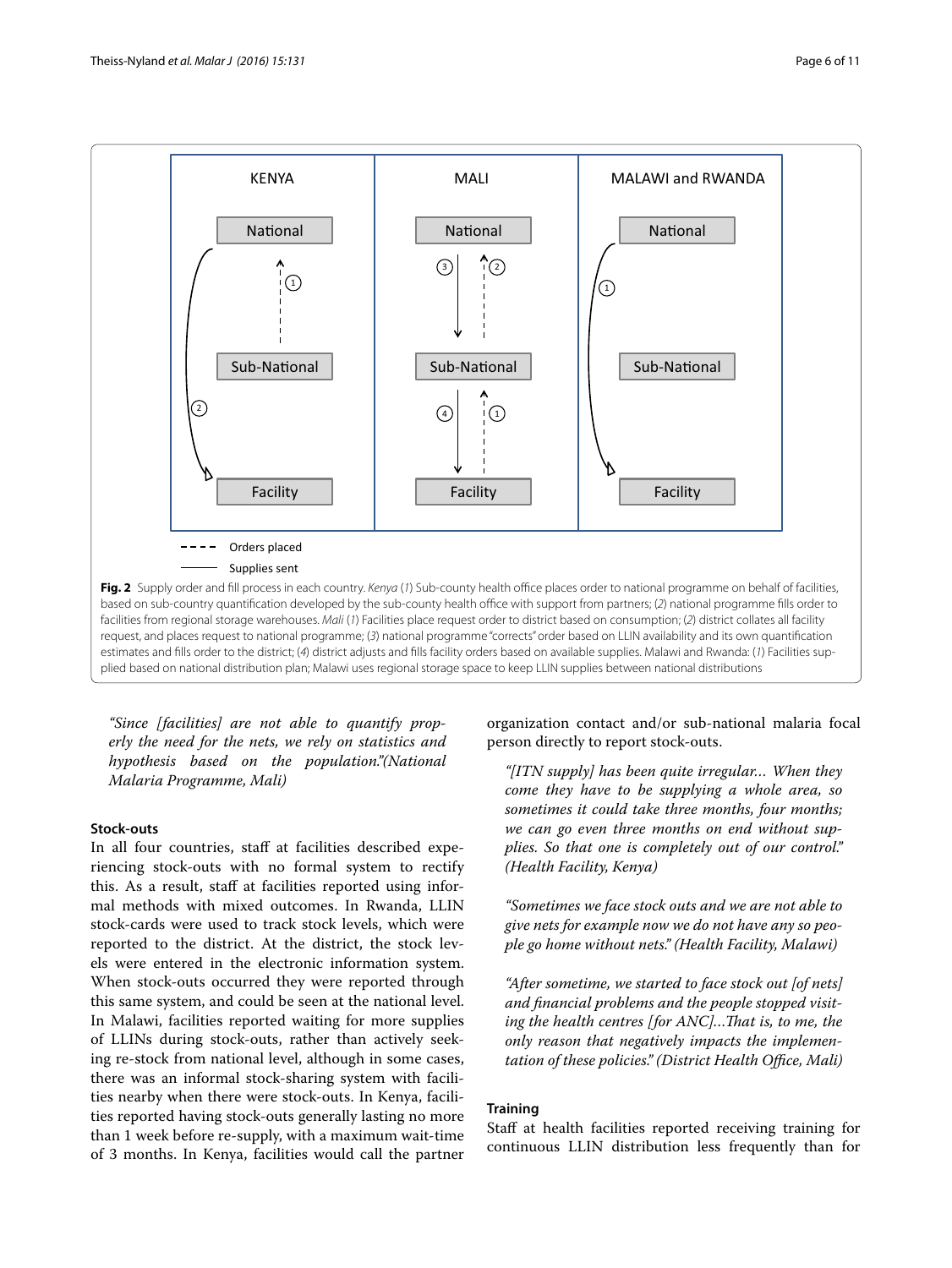other programmes and tasks. For example, staff described annual trainings on intermittent preventive treatment for malaria in pregnancy, and for vaccination services, in all countries. At national and sub-national levels, across all four countries, staff expressed concern that there was not enough funding available for the training that was planned and needed. National malaria programme staff and partner organizations reported limiting LLIN trainings to new staff, instead of including all staff, as a way to deal with limited funding and high staff turnover.

*"If we have funds from donors we organize trainings for the staff but for the past two years trainings have been through the [National] Malaria Control Programme. They provide training about malaria in general. We were supposed to have trainings about the ITN distribution … but we did not." (District Health Office, Malawi)*

*"There is an issue of staff turnover. The staff you train this year is not the staff you find next year so there is always a need for more trainings... When someone is new, we have to train the person and we do not always have funds to do that." (National Health Product Logistics, Rwanda)*

#### **Data management**

Across countries, health workers at the facility level reported an overwhelming number of registers and reports to fill as part of the job, which captured all services delivered throughout the health centers. In all four countries, when viewing registers, there were examples of missing data, inaccurate entries and unorganized paperwork. In many cases a report format or tool was described in an interview but was unable to be located when requested. While many registers and reporting forms were official government forms, some additional report forms were produced by partner organizations for monitoring the programmes that they sponsored. In one facility visited in Kenya, the head of the facility listed 23 separate reports that were required every month.

*"The major challenge now is that there are many books to write in when we collect data and people sometimes get lazy to fill all the registers correctly." (District Health Office, Malawi)*

*"A challenge often at facility level is making sure that these two registers speak to one another because at times you might find that one is fully filled, so because they know that [we] will use that net pack record, because that is the one we use for consumption data and so on, sometimes they forget to fill in* 

*the net details on the children CWC register and on the mother's register as well." (Partner Organization, Kenya)*

In Kenya, Malawi and Rwanda, electronic health information systems were available at the national level, and in some regions and districts, but not at the facility level. The number of LLINs distributed via ANC and EPI was included as an indicator in these systems in all three countries. Other indicators that were of interest to national level staff were stock shortages/stock-outs and shipments, though these data were not available in the systems at the time of the assessment. At the subnational and national level in all countries, regardless of the presence of electronic record systems, there was distrust in the information being captured and produced at the health facility level. This was expressed in both countries that did and did not use facility consumption data for quantification. Sub-national staff reported contacting health facilities to verify and correct inaccurate and incomplete reports, but the final output was still not seen as a reliable representation of service delivery.

*"We currently face stock out problems because health workers have difficulties in measuring their monthly consumption. The ideal scenario would be if they could accurately estimate the monthly consumption so they order consequently." (National Malaria Programme, Mali)*

To track programme performance, programme staff from EPI and ANC at the national level commonly reported using routine facility-based service delivery data. By contrast, in all four countries, it was far more common for malaria programme staff to identify surveys as the main data source for assessing national LLIN programme success.

*"We… do surveys or investigation to know how people sleep under a net." (National Malaria Programme, Mali)*

*"Annually we are conducting the survey just to assess how much we have achieved in terms of coverage" (National Malaria Programme, Malawi)*

When asked directly, national malaria programme staff did confirm that they also use the routine LLIN distribution data collected at facilities to track the progress made in LLIN distribution.

At the facility level, staff rarely reported tracking their own progress using the service delivery data they collected. More often, health facility staff described collecting data for the purpose of reporting to the higher levels of the health system. The main exception to this was for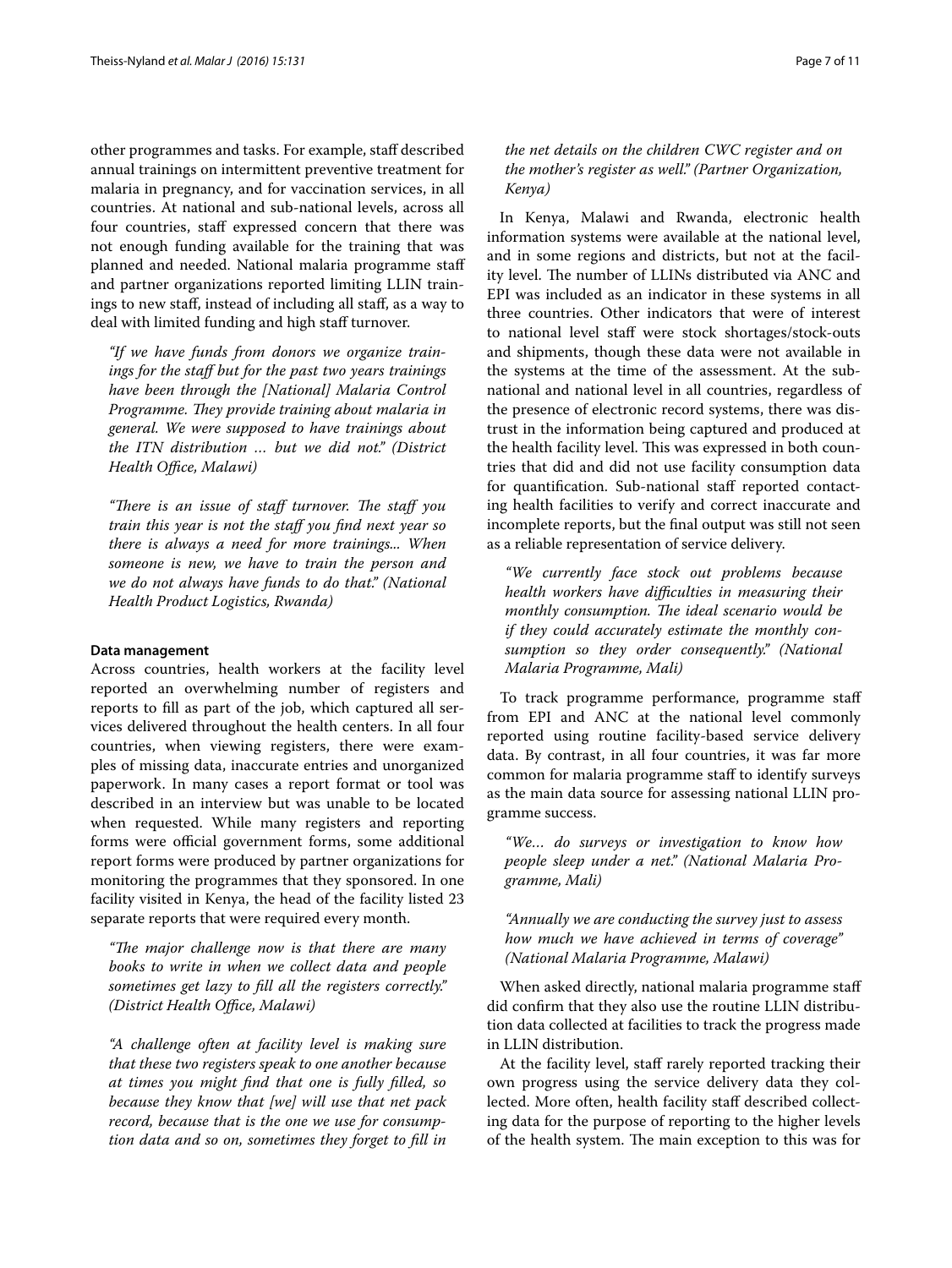non-LLIN programmes, when the facility was responsible for placing orders for a given commodity, such as vaccines or drugs.

## **Discussion**

In all four countries respondents at the facility level described an inconsistent supply of LLINs for continuous distribution, leading to stock-outs. As a result, the malaria programme in each country was unable to provide LLINs to the women and children attending ANC and EPI, when facility level stock-outs occurred. This unreliable supply of LLINs may also decrease the communities' confidence in, and uptake of, ANC and EPI services (Fig. [1](#page-3-1)).

The main factor identified as contributing to stock-outs at the facility level was the facilities lack of involvement in supply decisions. Specifically, facilities did not participate in quantification exercises, were not given the authority to place regular orders for LLIN resupply, and did not have a system in place to report and remedy stock-outs when they occurred. A key issue underlying these constraints was that facility data was not deemed reliable by the higher service levels.

These findings suggest that, (a) facility-led resupply systems allowing local health facilities to request additional LLINs, (b) improved data collection and management during service delivery, and data use for quantification, and (c) the development of stock-out response systems, can improve the reliability and availability of LLIN stock at the facility level.

Malaria programme staff at the national and subnational level expressed an interest in having facility level staff place orders for LLIN resupplies as needed. Despite this interest, a system of this nature had not been implemented in any of the countries at the time of this assessment. While the need for facility-led resupply has not been identified in previous LLIN research, it has been a finding in broader supply-chain studies. In 2001, a review of the Kenya medical supply agency (KEMSA) identified some similar areas for improvement including training, data management, and a feedback mechanism between facilities and national level programmes [[21\]](#page-10-0). A study in Tanzania evaluated the impact of an integrated logistics system where facilities were given the responsibility of quantifying consumption and placing orders for supplies [[22\]](#page-10-1). While there was an improvement in accountability of supplies in some commodity chains, the system did not fix the concerns of poor data and monitoring all together [[22\]](#page-10-1). Both Rwanda and Malawi have recently been involved in a project to strengthen community health supply chains, focusing on antibiotics, ACT, ARTs, and ORS [[23](#page-10-2)]. These evaluations both identified the need for products to be ordered based on facility need,

through clear procedures [\[23](#page-10-2)]. They also noted the need for strong data management and use to ensure accurate information is available to inform management decisions [[23\]](#page-10-2).

These studies have recommended improved reliability of data, produced by facilities during service delivery, in conjunction with facility-led ordering system. This pairing helps national programmes to have confidence in orders placed at the facility level. Likewise, implementing partners and funding agencies have produced reports and guidelines on improving the supply chain for malaria programmes, which often recommend improving quality data management and use, especially for quantification [[24–](#page-10-3)[26\]](#page-10-4). Surveys were mentioned in all four countries as the primary tool for measuring LLIN programme performance. While surveys are the best way of evaluating LLIN use within communities, routine data collected at the time of service delivery are an untapped resource from which malaria programmes can benefit. Service delivery data has been collected, used and trusted by other programmes (such as vaccines), and could be an important source of information for malaria control programmes.

A better understanding of programme performance could be gained by ensuring LLIN distribution is routinely tracked as a key indicator and compared to ANC and EPI routine service delivery numbers. Similarly, an analysis of integrated community case management in 18 African countries also found that programmes would benefit from taking advantage of routine data for monitoring [\[27](#page-10-5)]. That analysis also recommended strengthened data use and response, and triangulation of routine data, as ways to improve the use of routine service delivery data [\[27\]](#page-10-5).

Improved data collection and use can increase confidence in facilities' ability to place orders, but it may not stop stock-outs from occurring all together. The availability of electronic health information systems did not improve stock-out response time in the three countries where they were present, though these systems were not available at the facility level at the time of the assessment. Likewise different frequencies of restock, from monthly to yearly, did not prevent stock-outs experienced in any of the four countries. As a result, a well-developed and standardized stock-out response system is necessary to ensure a continuous supply of LLINs at the facility level.

In all four countries, concerns were expressed about the lack of training specifically for the continuous distribution of LLINs. To develop a facility-led resupply system, and foster confidence in that system for staff at the higher levels, more emphasis on training could be made, especially around data collection and use. Trainings could be conducted as stand-alone sessions, as part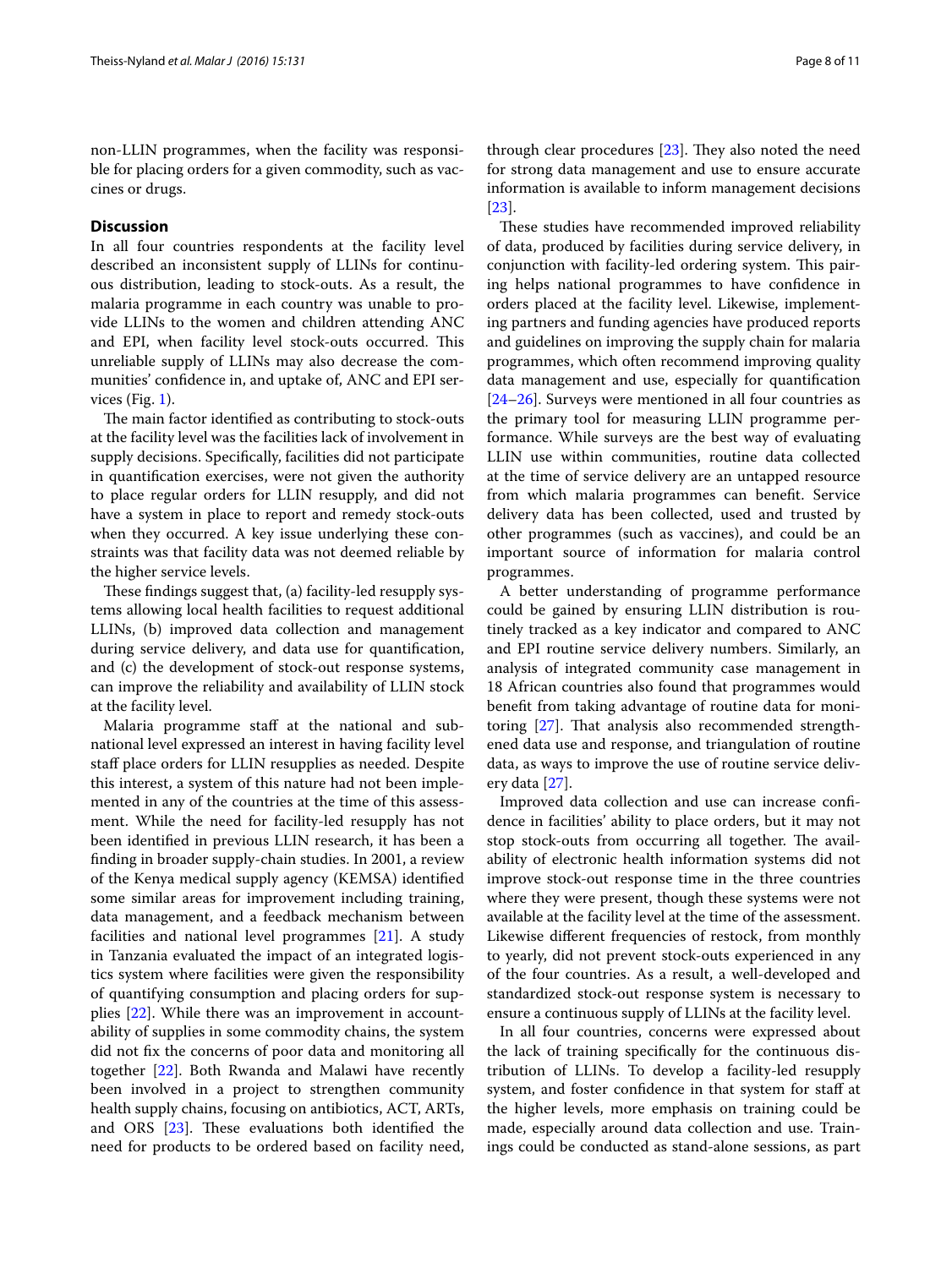of ANC or EPI trainings, or as part of broader malaria programme trainings.

Logistics challenges and stock-outs have been identified in LLIN research before. However, these concerns are often voiced in the discussion section of studies, while the main focus of the research is cost effectiveness, feasibility and/or scalability [\[12,](#page-9-16) [28](#page-10-6)[–30](#page-10-7)]. In one study in Ghana, the transportation aspect of the supply chain, specifically, was seen as a contributor to stock-outs and supply shortages, which was not identified as a specific barrier in the four countries included in this study [\[16](#page-9-9)]. Beyond LLIN distribution, supply chain management has been a major focus of health systems research, for essential medicines, health commodities and vaccinations [\[23](#page-10-2), [31–](#page-10-8)[35](#page-10-9)].

The space nets take up is not trivial at any level of service delivery. In a study in Kenya, one district did not have a supply of nets because the bulk of the nets was underestimated, and so the space required to transport them was not available [\[10\]](#page-9-17). It is interesting to note that in this study, net-volume was mentioned as a burden when discussing storage, but was not brought up as a challenge when discussing logistics transportation in any of the four countries. While the reason for this is unknown—it may be because it is obvious, or alternatively because it is not actually a concern in these countries—it is worth noting that it was not mentioned.

There are several limitations of this study. Given the rapid nature of the project only 2–4 facilities were included, and 7–11 interviews were conducted with a total of 13–23 participants per country. As a result of the small numbers of facilities, it was not possible to include facilities that were both very strong and very weak in terms of service delivery. Therefore, in line with the intention of the research, the national malaria programmes each made an effort to select facilities that were "average performing" in terms of service delivery, and were "typical" in terms of access and distance to major cities. It was not possible to compare these facilities to those not chosen, so there is potential bias in the facility selection. While the findings represent the experiences in these facilities, the issues for facilities at the ends of the spectrum (very high or low performing) may be different. In two cases, originally selected facilities were replaced due to lack of access, as a result of flooding in Rwanda, and time constrains due to heavy work load in Malawi. Selection bias may have been introduced during the reselection process. Because of the small number of interviewees per country, this project may not have captured the total breadth of experiences in each country. On most topics, however, common experiences were recorded and reiterated across countries and interviews, suggesting that most important challenges were uncovered.

In one country, despite the intended protocol, a senior malaria programme staff member attended facility level interviews, which may have resulted in facility staff feeling less comfortable to speak freely. Likewise, in larger group interviews, especially in those at facilities where supervisors and general staff participated at the same time, there may have been a tendency for one person to lead in the answers. While questions were targeting different staff members, the responses were not always even. Experiences of divergent activities or criticism of policies or systems may have been voiced less frequently in these environments. Despite these limitations, valuable information was identified through interviews in all four countries, leading to a greater understanding of the operational challenges associated with the continuous distribution of LLINs.

## **Conclusions**

Each country is implementing a well-developed and planned LLIN distribution programme with clearly structured and presented policies and guidelines that have been communicated effectively at every level. While each country has created a unique and different policy and implementation plan, with differences in resupply frequency and use of electronic databases, major cross cutting challenges can be seen as (1) facilities' lack of involvement in the order and resupply process, and (2) the lack of structures in place to effectively and promptly respond to stock-outs at the facility level. These are undercut by a distrust in facility level data collected and reported to national programmes. These may also be challenges faced by other African countries implementing continuous LLIN distribution that were not included in this evaluation. Addressing these challenges has the potential to create a consistent and uninterrupted supply of LLINs, which is ultimately essential to make this programme truly a routine service.

Though it was not addressed in this research, the cost associated with improving these systems cannot be overlooked. Creating facility-led re-supply of LLINs will have financial implications which must be addressed in order to identify and implement cost-effective approaches and make any solution sustainable. One financial concern may be related to ensuring a "buffer stock" is maintained to resupply facilities when requested. As with all health commodities supplied continuously, the availability of stock, in country, to meet demand, is an essential part of routine service delivery. This would not require the purchase of additional LLINs, but rather, would require a consistent supply and storage of nets in country before they are needed. The storage facilities and stock already exist in country, but are not currently used as buffer stock, and thus not organized accordingly. Planning for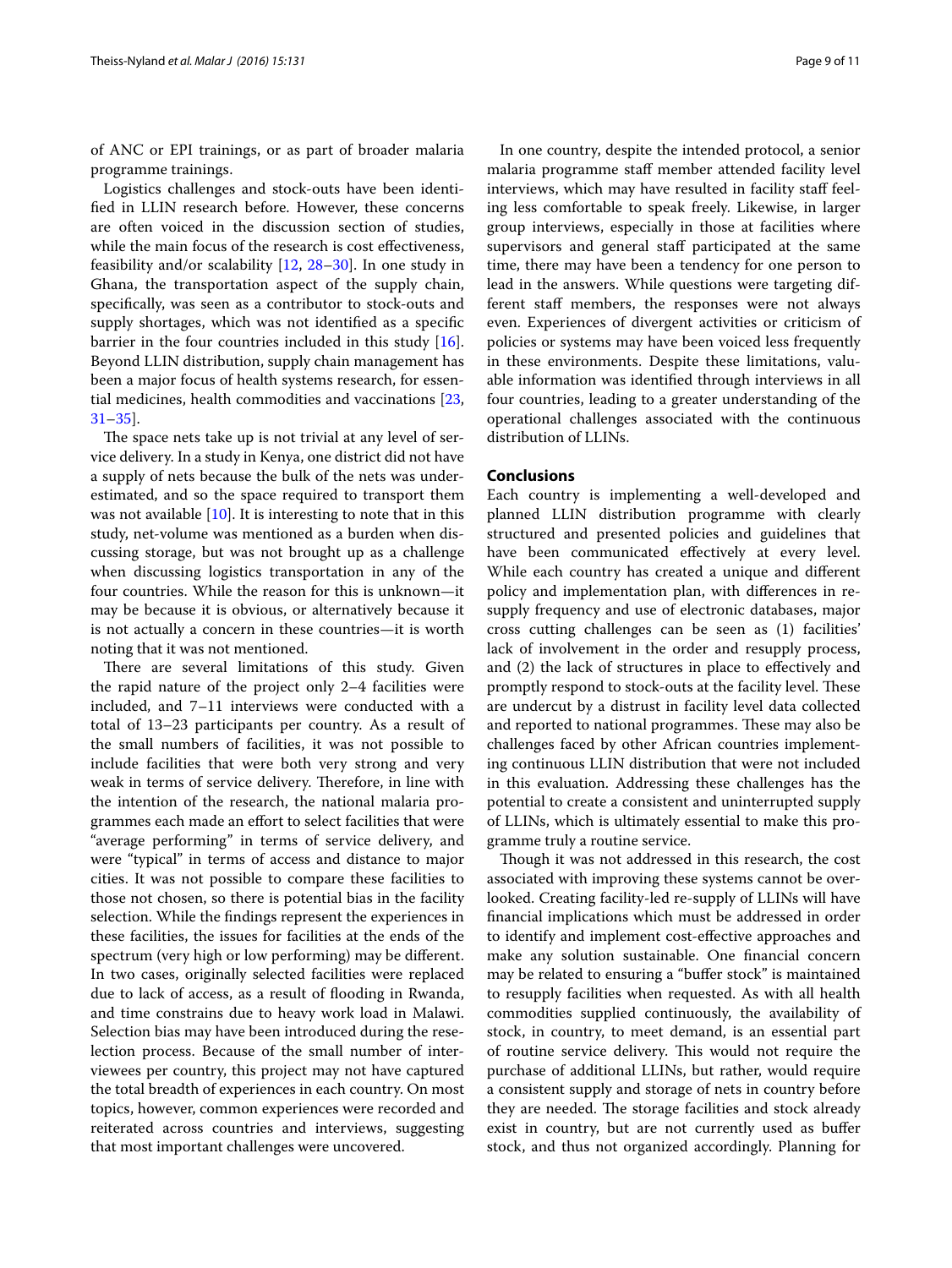and maintaining a buffer stock of LLINs will be an essential part of ensuring a truly continuous routine distribution of LLINs.

While the national level in all the countries did not see an immediate benefit to integrating the LLIN supplychain with other health commodities, it may be an area that warrants further investigation. Facility level staff expressed an interest in an integrated system to improve service delivery. If implemented effectively, an integrated system may also provide cost savings due to shared services between programmes.

This study did identified specific operational barriers to the continuous distribution of LLINs leading to facility level stock-outs. Focusing on these barriers as priority areas for development and improvement can assist national programmes to identify specific solutions and tailored approaches that will work best in the unique context of each country.

## **Additional files**

<span id="page-9-15"></span><span id="page-9-14"></span>**[Additional file 1.](http://dx.doi.org/10.1186/s12936-016-1184-y)** Facility Level Interview for NMCP, EPI and ANC. **[Additional file 2.](http://dx.doi.org/10.1186/s12936-016-1184-y)** National Level Interview for NMCP, EPI and ANC.

#### **Authors' contributions**

Conceived and designed the study: KTN; Contributed to design and tools: JW, JL, HK, ML; Supported site and respondent selection: WE, DK, CK; Conducted interviews: KTN, YC; Analysed the data: KTN; Wrote paper: KTN; Critical review of analysis and interpretations: JL, JW; Editorial inputs: JL, JW, HK, ML, WE, DK, CK, YC. All authors read and approved the final manuscript.

#### **Author details**

<sup>1</sup> Infectious Disease Epidemiology Department, London School of Hygiene and Tropical Medicine, Keppel Street, London, UK.<sup>2</sup> Malaria Control Unit, Ministry of Health, Nairobi, Kenya.<sup>3</sup> Malaria and other Parasitic Diseases Division, Rwanda Biomedical Centre, Kigali, Rwanda. 4 Programme National de Lutte Contre le Paludisme, Ministere de la Sante et l'Hygiene Publique, Bamako, Mali. <sup>5</sup> Center for Communication Programs, Johns Hopkins Bloomberg School of Public Health, Baltimore, MD, USA. <sup>6</sup> Tropical Health LLP, London, UK. <sup>7</sup> Disease Control Department, London School of Hygiene and Tropical Medicine, Keppel Street, London, UK.

#### **Acknowledgements**

A previous version of this analysis was produced for use by USAID/PMI and the national malaria control programmes in the 4 countries. We would like to thank Tropical Health for supporting the coordination of this evaluation. We would also like to thank the participants in each country for taking the time to speak with us openly and honestly. And a special thank you to Dr. Doreen Ali in Malawi for her continued support of this project. This study was funded under the NetWorks project, made possible by the generous support of the American people through the US Agency for International Development under the President's Malaria Initiative under cooperative agreement GHS-A-00-09-00014. The contents are the responsibility of the authors and do not necessarily reflect the views of USAID or the United States Government. We would like to give a final thank you to the PMI-funded NetWorks project at the Johns Hopkins University Center for Communication Programs, DELIVER, and PSI for their technical support and expertise.

#### **Competing interests**

The authors declare that they have no competing interests.

Received: 29 August 2015 Accepted: 20 February 2016 Published online: 01 March 2016

#### **References**

- <span id="page-9-0"></span>1. WHO. World Malaria Report 2013. Geneva: World Health Organization; 2013.
- <span id="page-9-1"></span>2. Wolkon A, Vanden Eng JL, Morgah K, Eliades MJ, Thwing J, Terlouw DJ, et al. Rapid scale-up of long-lasting insecticide-treated bed nets through integration into the national immunization program during child health week in Togo, 2004. Am J Trop Med Hyg. 2010;83:1014–9.
- <span id="page-9-2"></span>3. Paintain L. LLINs for continuous and campaign distribution in sub-Saharan Africa: a collation of global funding commitments for 2011–16. Roll Back Malaria, WHO, Geneva, 2011. [http://www.rollbackmalaria.org/files/](http://www.rollbackmalaria.org/files/files/partnership/wg/wg_itn/docs/ws3/2-GF_Routine_Nets_Review.pdf) [files/partnership/wg/wg\\_itn/docs/ws3/2-GF\\_Routine\\_Nets\\_Review.pdf](http://www.rollbackmalaria.org/files/files/partnership/wg/wg_itn/docs/ws3/2-GF_Routine_Nets_Review.pdf).
- <span id="page-9-3"></span>4. Roll Back Malaria. Insecticide-treated mosquito nets: A WHO position statement. Geneva: World Health Organization; 2010.
- <span id="page-9-4"></span>5. WHO. Recommendation for achieving universal coverage with longlasting insecticidal nets in malaria control. Geneva: World Health Organization; 2013.
- <span id="page-9-6"></span>6. Roll Back Malaria VCWG. Consensus statement on continuous distribution systems for insecticide treated nets. Geneva: World Health Organization; 2011.
- <span id="page-9-5"></span>7. Roll Back Malaria. Continuous long lasting insecticidal net distributions: a guide to concepts and planning. Geneva: World Health Organization; 2011.
- <span id="page-9-7"></span>8. De Allegri M, Marschall P, Flessa S, Tiendrebéogo J, Kouyaté B, Jahn A, et al. Comparative cost analysis of insecticide-treated net delivery strategies: sales supported by social marketing and free distribution through antenatal care. Health Policy Plan. 2010;25:28–38.
- 9. Grabowsky M, Nobiya T, Selanikio J. Sustained high coverage of insecticide-treated bednets through combined Catch-up and Keep-up strategies. Trop Med Int Health. 2007;12:815–22.
- <span id="page-9-17"></span>10. Guyatt HL, Gotink MH, Ochola SA, Snow RW. Free bednets to pregnant women through antenatal clinics in Kenya: a cheap, simple and equitable approach to delivery. Trop Med Int Health. 2002;7:409–20.
- 11. Hill J, Dellicour S, Bruce J, Ouma P, Smedley J, Otieno P, et al. Effectiveness of antenatal clinics to deliver intermittent preventive treatment and insecticide treated nets for the control of malaria in pregnancy in Kenya. PLoS ONE. 2013;8:e64913.
- <span id="page-9-16"></span>12. Kolaczinski JH, Kolaczinski K, Kyabayinze D, Strachan D, Temperley M, Wijayanandana N, et al. Costs and effects of two public sector delivery channels for long-lasting insecticidal nets in Uganda. Malar J. 2010;9:102.
- 13. Pettifor A, Taylor E, Nku D, Duvall S, Tabala M, Mwandagalirwa K, et al. Free distribution of insecticide treated bed nets to pregnant women in Kinshasa: an effective way to achieve 80% use by women and their newborns. Trop Med Int Health. 2009;14:20–8.
- 14. Skarbinski J, Mwandama D, Luka M, Jafali J, Wolkon A, Townes D, et al. Impact of health facility-based insecticide treated bednet distribution in Malawi: progress and challenges towards achieving universal coverage. PLoS ONE. 2011;6:e21995.
- <span id="page-9-8"></span>15. Webster J, Kayentao K, Bruce J, Diawara SI, Abathina A, Haiballa AA, et al. Prevention of malaria in pregnancy with intermittent preventive treatment and insecticide treated nets in mali: a quantitative health systems effectiveness analysis. PLoS ONE. 2013;8:e67520.
- <span id="page-9-9"></span>16. Webster J, Kayentao K, Diarra S, Diawara SI, Haiballa AA, Doumbo OK, et al. A qualitative health systems effectiveness analysis of the prevention of malaria in pregnancy with intermittent preventive treatment and insecticide treated nets in mali. PLoS ONE. 2013;8:e65437.
- <span id="page-9-10"></span>17. Webster J, Kweku M, Dedzo M, Tinkorang K, Bruce J, Lines J, et al. Evaluating delivery systems: complex evaluations and plausibility inference. Am J Trop Med Hyg. 2010;82:672–7.
- <span id="page-9-11"></span>18. Beebe J. Rapid Assessment Process: An Introduction. Lanham: Rowman Altamira; 2001.
- <span id="page-9-12"></span>19. Teddlie C, Yu F. Mixed Methods Sampling: a Typology With Examples. J Mix Methods Res. 2007;1:77–100.
- <span id="page-9-13"></span>20. Roll Back Malaria. Alliance for Health Policy and Systems Research. Systems thinking for health systems strengthening. Geneva: World Health Organization; 2009.